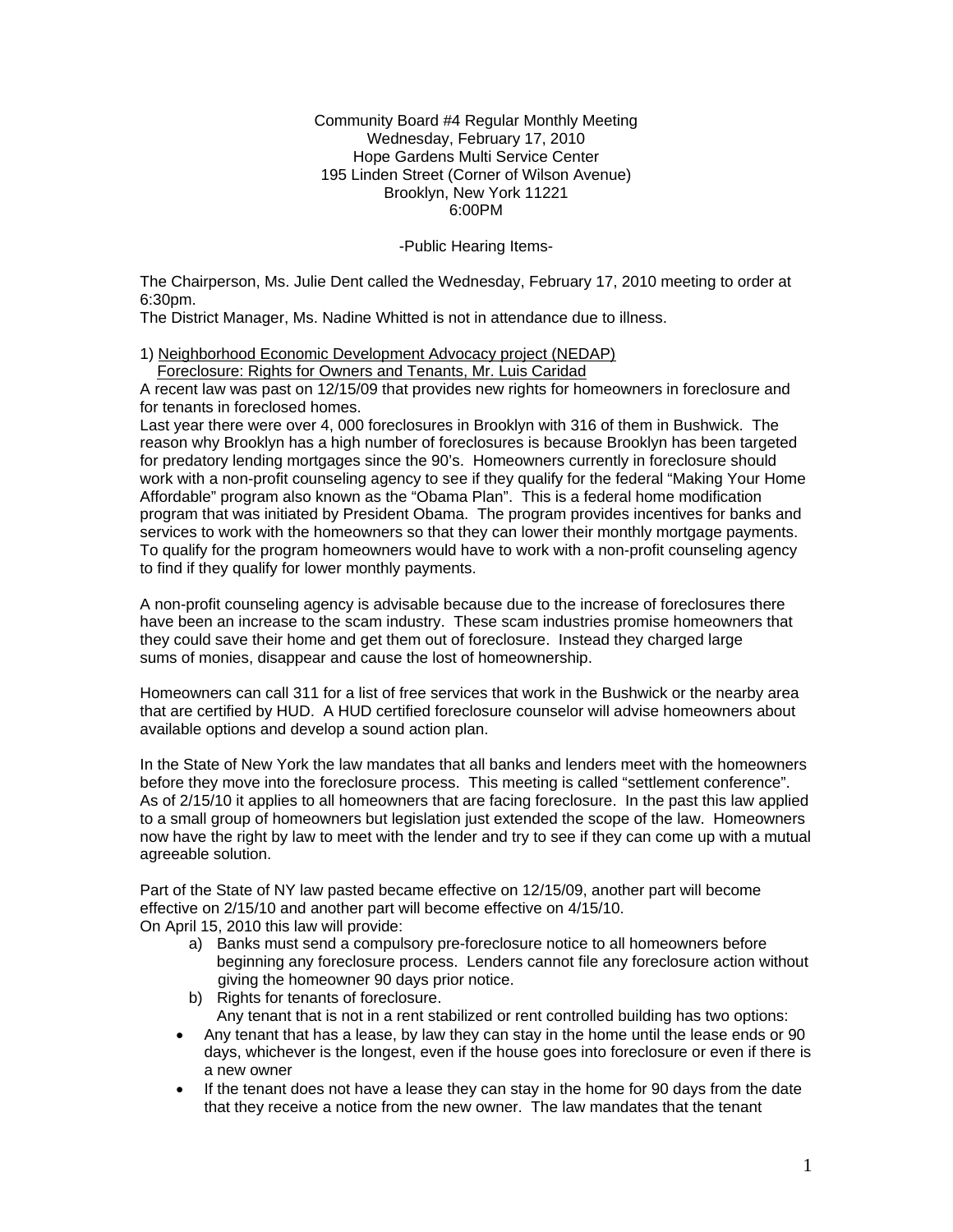#### maintain the upkeep of the property

#### Mr. Caridad entertained questions:

In response to Mr. Villamar's statement Mr. Caridad stated that there is a process called "short sale". Short sale is a process in which the value of the house is less than the mortgage and the banks agree to let the homeowner sell the house for less and assumes that they have paid them off. Some homeowners have taken advantage of this as long as the bank is in agreement, however there are tax implications in which the homeowner should be aware of. The homeowner should first sit down with a counselor in order to know what will happen if this is done and what the implications would be.

Tenants should continue to make rent payments to the owner in the event of foreclosure because the new owner will request those back rent payments.

### 2) Brownfield Opportunity Area (BOA) Project – Mr. Raul Rubio

 They have reached the culmination of phase 1 after over a years worth of work. The project is being lead by Family Services Network of New York and they are working with the Municipal Art Society who is there for technical assistance. The Municipal Art Society has been putting PowerPoint presentations together for them at various locations. Municipal Art Society is responsible for the intern that they have.

In September 2009 the Family Service Network had a Community Visionary Workshop in which they invited people from the Community Board and the community. They have held several events with different youth groups, schools, etc. and a survey was created in order to get more information on what the community thought were the needs of Bushwick.

Because Bushwick is a very large community for the purpose of the study the community had to be broken up in several different sections. Subsection/subzones A, B and C.

# Subzone/subsection A:

Everything along the Broadway corridor: this consists of a lot of commercial use and some mix housing use. A problem in this area is a lack of youth programs along this corridor. Some parts of Broadway are used more than the other parts. On the side closer to Broadway Junction there is a lot of vacancies and some parts of Broadway does not have very much lighting. The goal of the project is to make the areas practical and beneficial to the community. Subzone/subsection B:

Follows along the L train: this consists of the industrial area along the cemetery were the train tracks are located. There is old factory and manufacturing space in this area, some of it is old and is not being used. For this area more educational centers are being looked into along with more supermarkets and trees. Due to illegal dumping there is sanitation issue in the area and there is a safety issue because of the lack of lighting.

#### Subzone/subsection C:

Larger area in the middle: this consists of residential buildings, schools, and housing. Traffic problems will be looked at such as having more speed bumps and traffic lights, etc. Affordable housing is also needed as well supermarkets particularly green supermarkets.

#### Community Vision:

The Municipal Art Society was able to put the things needed in the community together such as: Recommendations

- Growing and improving access to school recreation and education opportunities for children and youths
- Integrating youth programs into a multi service community center for youth and seniors Build an indoor recreation center for basketball, baseball, gymnastics, skating and other activities
- Bookstores
- Movie theatre
- Job training for local residence
- Improving street conditions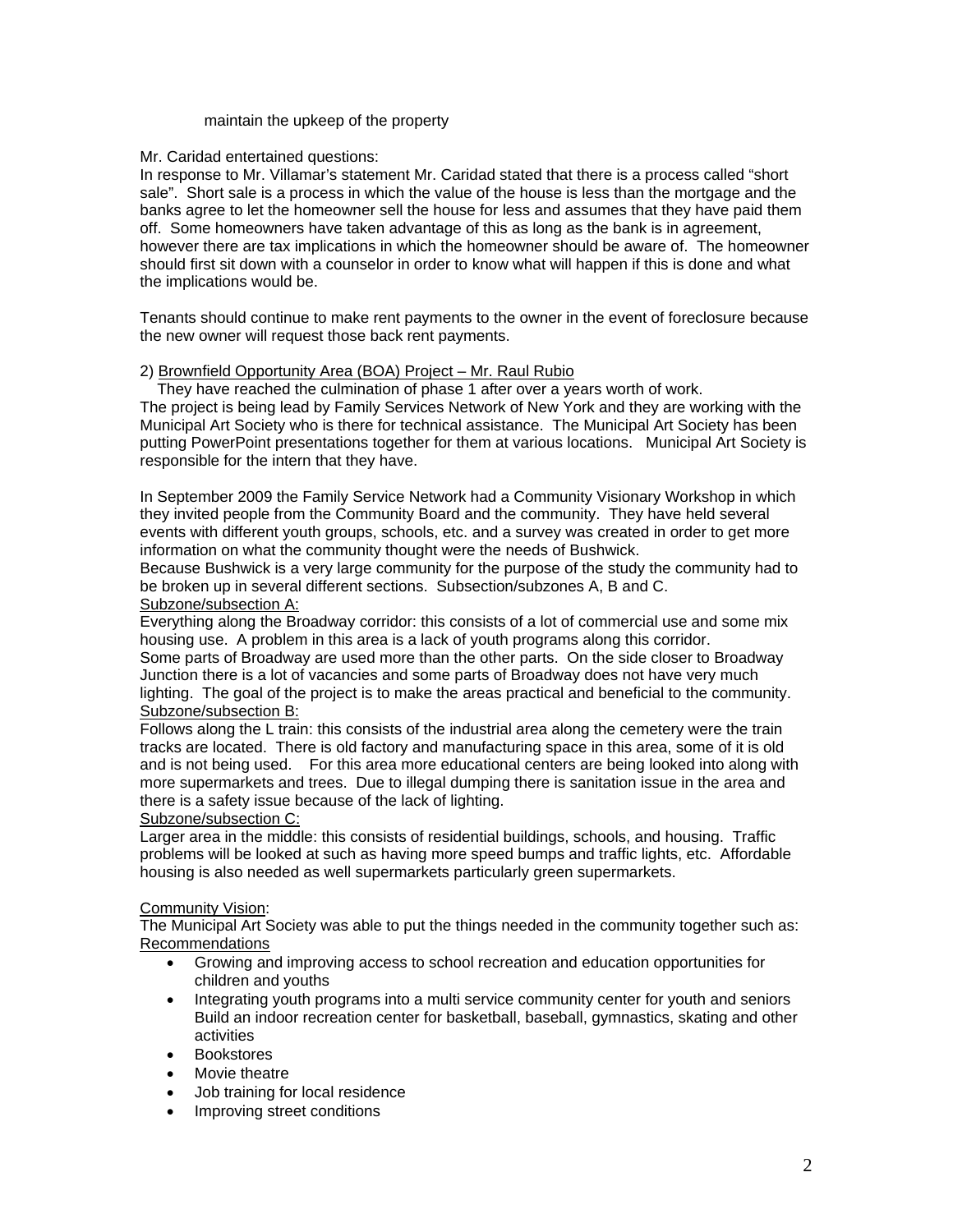- More trees, lights
- Bicycle lane down Evergreen Avenue
- More banks needed
- Expanded park space
- Improving access to healthy foods green grocery stores, farmer's markets, supermarkets
- And much more

Once approval is given for the BOA Project from the State Department and the final report is done, a link with more information will be made available on the Community Board's website.

The Chairperson asked the Parliamentarian, Mr. Odolph Wright to call the first roll call.

**Roll Call:** 26 members are present constituting a quorum.

The Chairperson asked for the acceptance of the agenda with any necessary corrections. The agenda was accepted by Ms. Martha Brown and second by Ms. Elvena Davis. All members present were in favor.

The Chairperson asked for the acceptance of the previous month meeting's minutes with the necessary corrections. The previous meeting's minutes was accepted by Mr. Cyril Joseph and second by Mr. Freddie Fowler. All members present were in favor.

## **Chairperson's Report:**

Ms. Dent welcomed all in attendance to the first Community Board meeting of 2010.

The Chairperson then asked that the Elected Officials and/or their representatives stand to introduce themselves and give out their respective telephone numbers.

- 1) Karen Cherry Congressman Ed Towns, Flatbush Office, 718-272-1175, cell #: 718-309- 9755
- 2) Italia Guerrero Brooklyn Borough President's Office, 209 Joralemon St. 718-802-4032
- 3) Allison Frost Assemblyman Vito Lopez, 434 South 5<sup>th</sup> Street, 718-963-7029
- 4) Johnny Joyner Senator Martin Dilan, 786 Knickerbocker Ave., 718-573-1726
- 5) Alejandro Echeverri Councilmember Diana Reyna, 217 Havemeyer Street, 718-963-3141
- 6) Judith Rodriguez NYC Comptroller John C. Liu, 212-669-8720
- 7) Abby Bello Councilman Erik Dilan, 387 Arlington Avenue, 718-642-8664
- 8) Evelyn Cruz Congresswoman Nydia Velazquez, 268 Broadway, 718-599-3658

#### **Committee Reports:**

**Housing and Land Use Committee**, Ms. Martha Brown Committee Chairperson – Meeting held Tuesday, January 26, 2010:

1) POKO Partners: 839-845 Broadway Development update. Mr. Ken Olsen gave the HLU Committee an overview of the current status of the development and a listing of the rent projection and affordability plan.

Items discussed:

Noise abatement/attenuation from the J/M/Z train at Myrtle & Broadway

 Request for the District Manager to send a letter of support to Brian Lawlor of the New York City DHCR regarding POKO's financing packet

2) The Community Board has received letters from concerned community residents regarding 979 Willoughby Avenue, Brooklyn, NY. It appears that this newly constructed condo building has been converted into a men's half-way house. This conversion has been done without informing the Community Board, the residents of this block and the surrounding community. The residents have asked the community board to investigate and find out what type of half-way house this is and who are the men living there. The board will investigate this matter to find out which agency is running the shelter and they will endeavor to get back with some answers in hopes to alleviate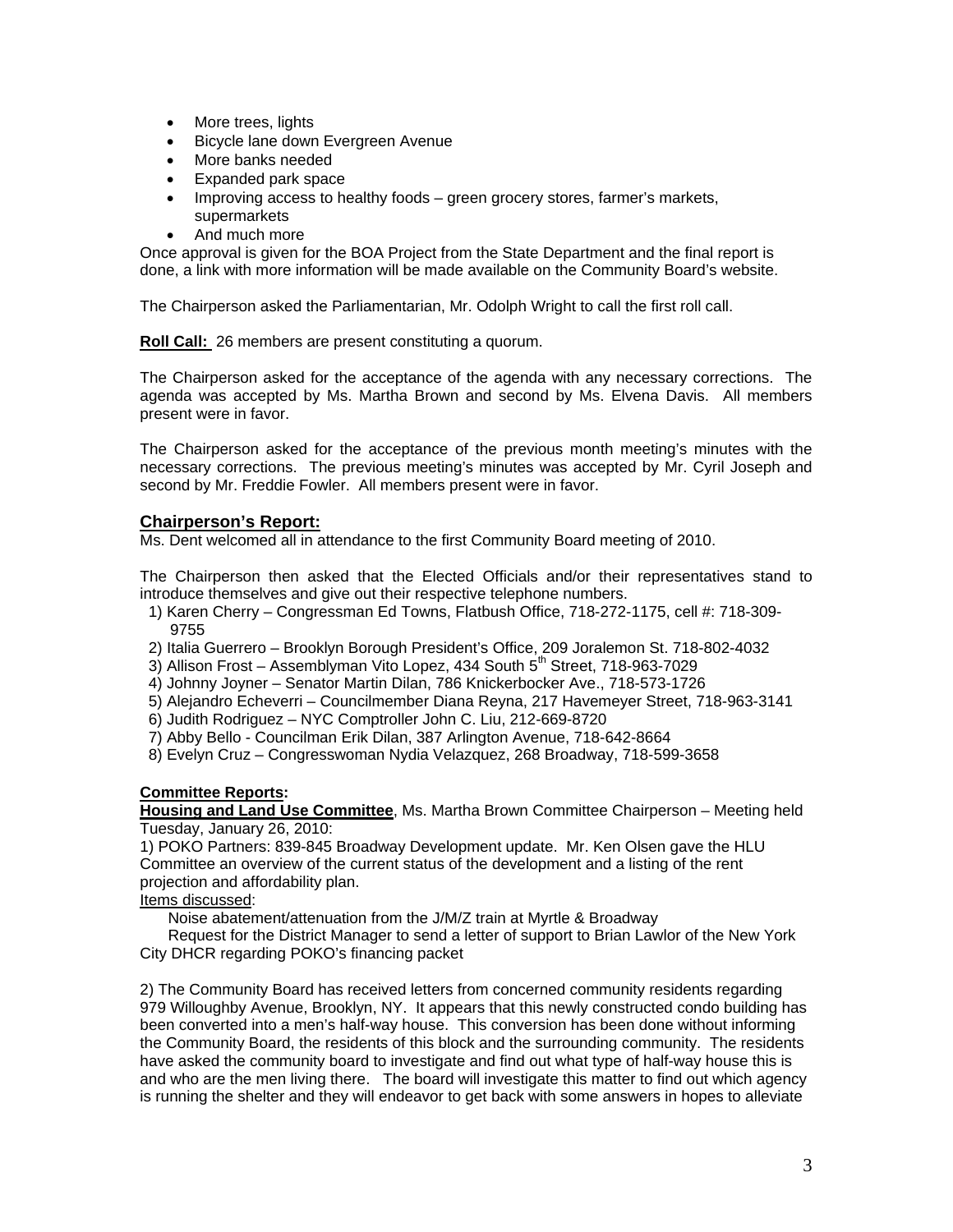some of the fears and worries of the residents of the Willoughby Avenue block and the surrounding community.

The public was asked to notify the District Manager if they are aware of or become aware of any "Three Quarter Houses". All information will be kept confidential. The Community Board is in the process of developing a neighborhood database on the locations of these residential units. The District Manager already have about 15-20 buildings on her database list. There are public safety issues involved, garbage issues, drug use issues, police enforcement issues and a whole myriad of concomitant problems that go along with these types of residences.

The board will endeavor to set up a meeting with the Mayor's office, City Council and Elected Officials to see what can be done about this.

3) The Department of City planning is proposing a city-wide amendment to preserve and enhance the streetscape character of residential neighborhoods.

#### **New Business**

Ms. Martha Brown: Homeowner alert!! Beware of Loan Modification scams!! Bogus letters are being mailed out to homeowners requesting that they refinance their mortgage. Thousands of NYC homeowners have been targeted for scams by companies promising to negotiate loan modifications-changes to the terms of mortgage loans – on their behalf. These companies typically charge thousands of dollars in up-front fees, and often disappear with the money or arrange a bad modification, leaving the homeowner in even worse financial shape than before. Homeowners in receipt of such a letter should be very careful because most of these lending agencies are bogus. These people are looking at public information that is recorded with the city and finding out which bank you have a mortgage with and sending out letters that look legal. Ms. Brown suggests that if anyone receives such a letter that they report it to the Attorney General Office for New York State.

Foreclosures still stalk our City. The problem is getting worse due to so many people losing their iobs.

Ms. Dent: Bushwick is high on the list of foreclosures. Most of the elected officials are on top of this issue and they are offering different forums where people can come and speak about this. The chairperson asked that they attend these meetings even if they are not being affected by foreclosure because you might be able to help someone else.

#### **Announcements:**

Alejandro Echeverri, representing Council Member Diana Reyna announced the following: 1) South Bushwick Residences Association monthly meeting will be held on Wednesday, March 3, 2010 at 6:30-8:00pm at the Dekalb Library, 790 Bushwick Avenue, Brooklyn, NY 11221.

2) Invites you to attend an "Interested Homebuyers Meeting" opportunity to purchase affordable housing! Thursday, February 25, 2010 at 7:00-8:30pm Location: Salvation Army-Bushwick, 1151 Bushwick Avenue (Corner of Putnam Avenue and Bushwick Avenue) Speakers Include: Restored Homes HDFC, HPD and Home Mortgage Lenders

This meeting will help residents understand the process behind purchasing an affordable home from Restores Homes HDFC and home mortgage loans. For more information contact: Alejandro Echeverri at 718-963-3141

3) Council Member Diana Reyna and other elected officials are starting to take action against the MTA. The MTA is reducing services for the youths and senior citizens. Mr. Echeverri had a petition to be signed and stated that he will need a few thousand signatures by March 3, 2010.

Vanessa, United States Census 2010: Jobs Available! Good pay, flexible hours, work close to home, paid training, temporary/part time jobs.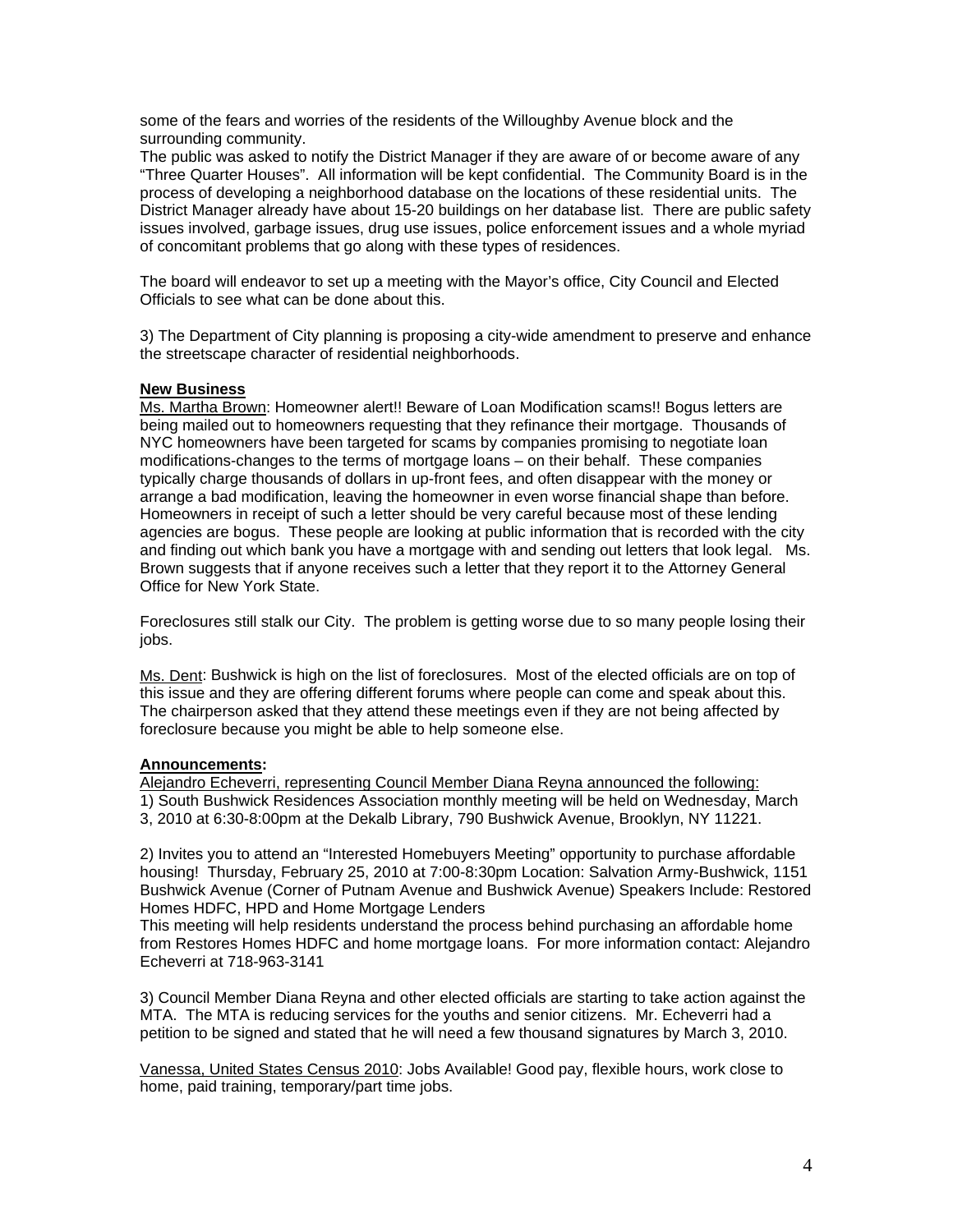Many recruiting sites are available and local census employees will start to be called in March. To apply you can walk into one of the available sites or call 347-222-3940.

Brandon Mahon, CCDP - City of New York Fire Department: Mr. Mahon has been working in the recruitment department for the last 5 years. Recruitment campaigns can be found at the malls, DMV, Broadway/East NY junction. Become an EMT or Paramedic or a FDNY Firefighter. For more information call 718-999-FDNY or [www.nyc.gov/FDNY](http://www.nyc.gov/FDNY)

Mr. Mahon would also like to be in touch with any organization that deals with the youths from the age of 14-21 to get them involved.

Deborah Brown, StoreFront: Opened an Art Gallery along with board member Jason Andrew in Bushwick located at 16 Wilson Avenue, Brooklyn, NY 11237. Their second show opens on Friday, February 19-March 28, 2010 from 6-10pm, titled "Fog Walks" new sculpture by Norman Jabaut and a work by Robert Rauschenberg.

Beryl Williams - The Brooklyn Hospital Center: On April 3, 2010 The Brooklyn Hospital Center will conduct a Community Health Fair; more information will follow in the coming months. The hospital is located at 121 Dekalb Avenue, Brooklyn, NY 11201, 718-250-8000, [www.tbh.org](http://www.tbh.org/) The La Providencia Family Health Center is located at 1280 Dekalb Avenue, Brooklyn, NY 11221, 718-455-9000

Nathan Cole, Citizens Committee for NYC- Grant Giving Organization that gives small grants of \$500 to \$3,000 for community improvement projects carried out by volunteer-led groups based in low-income neighborhoods throughout all five boroughs. Spring deadline is March 14, 2010. Applications can be downloaded at [www.citizensnyc.org/grants](http://www.citizensnyc.org/grants) for more information call or email Arif Ullah or Saleen Shah at 212-989-0909 or [grants@citizensnyc.org](mailto:grants@citizensnyc.org)  In addition to small grants, they offer one-on-one project planning assistance, skills-building workshops, etc.

Italia Guerrero, representing Borough President Marty Markowitz's office: Board members whose term will be expiring this year are asked to submit their renew application by the deadline February 22, 2010. Non-board members are invited to apply for membership by calling Ms. Guerrero at 718-802-4032 or by contacting the District Office and an application will be mailed to you or by visiting the Borough President's website at [www.brooklynusa.org](http://www.brooklynusa.org/)

Allison Frost, representing Assemblyman Vito Lopez: Informed the board that the office has been working on the problem at 939 Willoughby Avenue. They have been in contact with DHS and HPD and this building is not sanction by neither of them. If no one is licensing this building they will work to get it shut down. Assemblyman Lopez office will continue to work on this problem.

Gwen Schantz, Bushwick Food Corp: Working to open a community grocery store that would bring affordable, high quality healthy food into the neighborhood.

ALSO: Movie Nite!! The movie is about the big companies that control the food that we and our children eat and what foods are being served to our kids in schools. Title: "Food, Inc." Date: Tuesday, February 23, 2010 at 7pm Price: \$5.00 suggested donation - proceeds will go to the Bushwick Food Coop visit [www.bushwickfoodcoop.org](http://www.bushwickfoodcoop.org/) for details.

Mary McClellan, Community Representative of Broadway Bushwick Community Coalition: The next meeting will be held at 871 Bushwick Avenue (corner of Himrod Street) on Thursday February 18, 2010 at 7:00pm on improving the community. Topic: Rodents Speaker: Mr. Rene from the Department of Health

Raul Rubio, Bushwick Making Children Important: Improving child welfare in Bushwick. February 24, 2010 from 5-8pm they will be having a Foster parent recruitment event at the Brooklyn Dekalb Avenue library (corner of Dekalb & Bushwick Avenues).